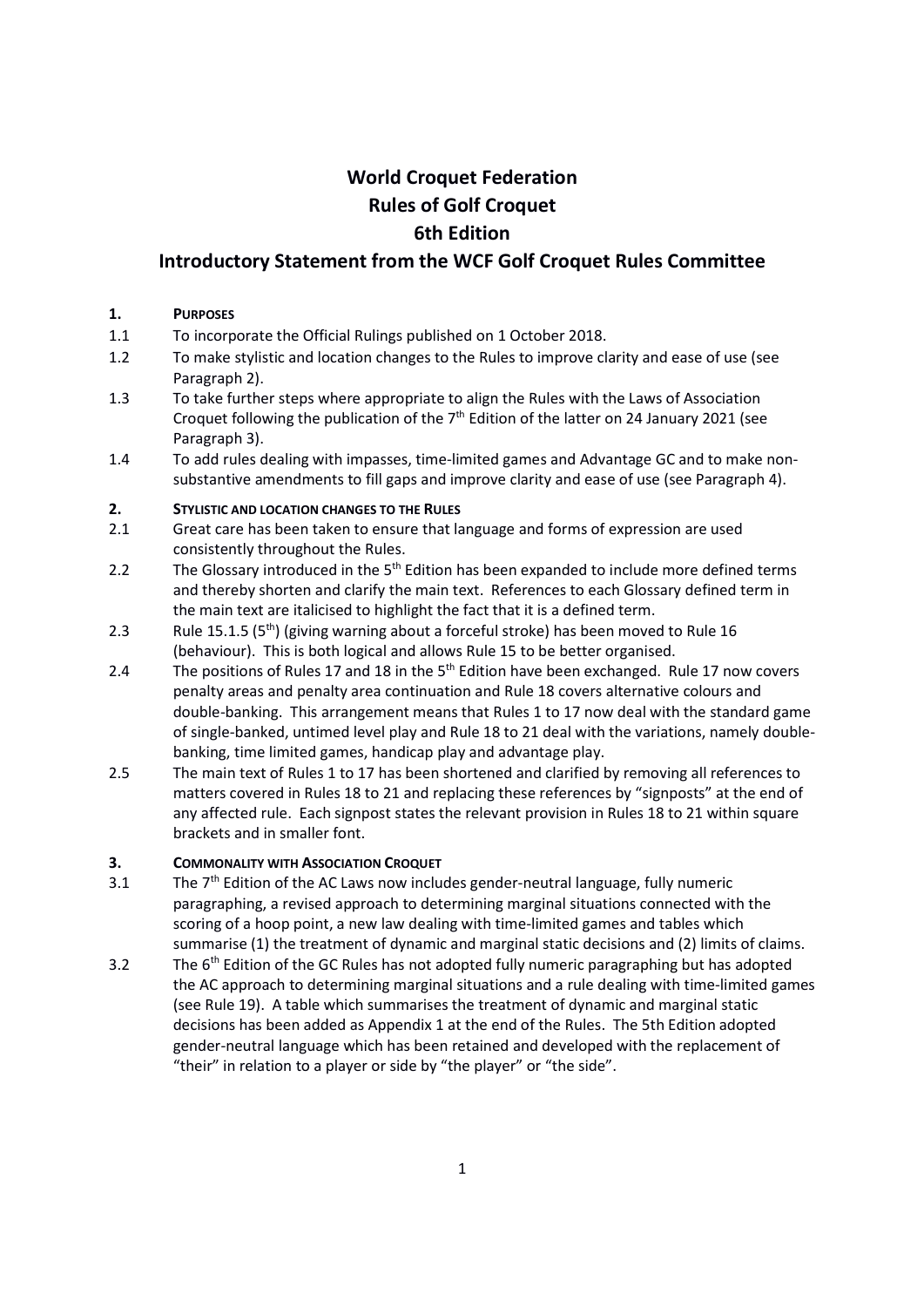## 4. RULE CHANGES

## 4.1 General

There have been no significant substantive changes to the way the game is played other than the recognition of Advantage GC as a permitted variant.

- 4.1.1 The Glossary has been expanded to aid clarity and save space in the main text.
- 4.1.2 A new Rule 15.3 dealing with impasses has been added which reflects current practice.
- 4.1.3 A new Rule 19 (Time-limited games) has been added which provides guidance also based on current common practice but which provides organising bodies with flexibility.
- 4.1.4 A new Rule 21 (Advantage play) has been added to provide governance for a new form of handicap play that relies on setting different starting scores instead of extra strokes.

## 4.2 Rule 10 (Playing a wrong ball)

- 4.2.1 The wrong ball rule has traditionally given rise to more queries than any other rule throughout the history of the game. It has now been re-organised and shortened with the intention of improving its clarity and ease of use.
- 4.2.2 The special treatment of wrong balls in the first four turns of the game has been deleted apart from the exchange of colours case.
- 4.2.3 The obligation to forestall play if it is observed that a player is about to play a wrong ball or has done so has been reinforced in Rule 10.2 and by making a deliberate refusal to do so and playing a stroke instead a form of unacceptable behaviour under Rule 16.2.9. This can lead to such a stroke being annulled.
- 4.2.4 There are now just three classes of wrong ball set out in Rules 10.3 to 10.5. Two of these are less common and one, where the striker's side plays a wrong ball, is the most common. Rule 10 can be used as a checklist so that the reader can operate by first testing whether Rule 10.3 applies, then whether Rule 10.4 applies and, finally, whether Rule 10.5 applies. The very great majority of cases will be covered by Rule 10.5.
- 4.2.5 Rule 10.6 now deals with the status of earlier strokes and points in all types of wrong ball and Rule 10.7 provides guidance when it is discovered that a fault has been committed in a stroke in which a wrong ball was played.
- 4.2.6 The case where one side plays successive strokes is now covered in Rule 10.3 by the wider error of playing when not entitled.

## 4.3 Other minor amendments

- 4.3.1 Minor amendments have been made to some other Rules in order to fill gaps and improve clarity and ease of use. The amendments are explained in more detail in the accompanying Changes Log. The most significant are set out below.
- 4.3.2 Rule 6.3.6 introduces the concept of annulling a stroke which means that it is treated as if it was not played. Annulment provides a convenient and economical remedy in some situations.
- 4.3.3 Rule 7 (Scoring a hoop point) has been amended to make it as consistent as possible with AC Law 20 while recognising that, unlike in AC, the scoring of a point changes the hoop in order for all four balls. Rule 7.9 (Hoop contested or run out of order) now directs that play continues in sequence when a player discovers the error while a new Rule 15.4 permits a referee to intervene and direct a penalty area continuation if they observe that both sides are contesting a hoop out of order.
- 4.3.4 Rule 8 (Offside balls) has been refreshed to fill gaps and improve its clarity and internal logic.
- 4.3.5 Rules 9.1 and 9.2 have been clarified.